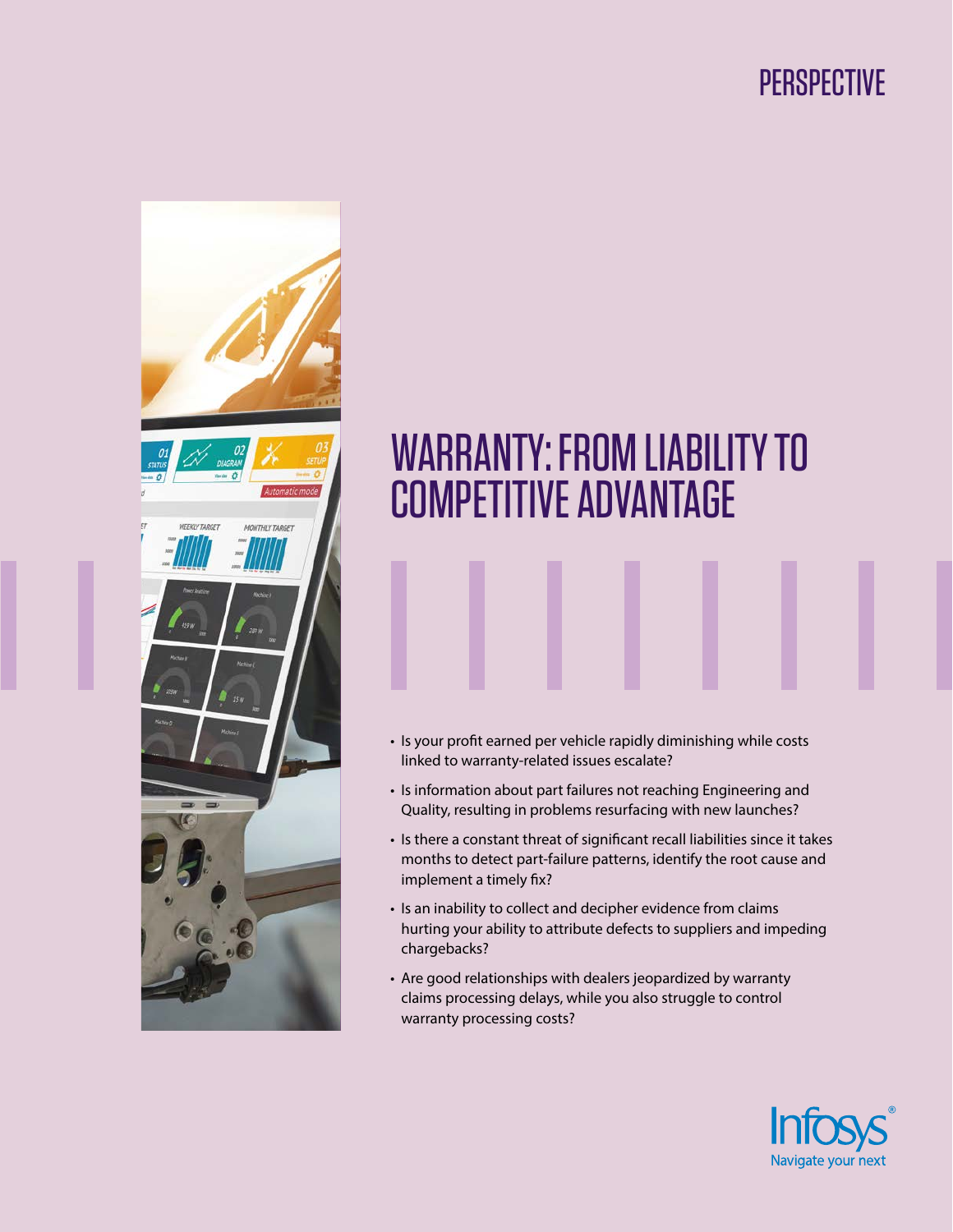These are just a few of the questions facing an automotive OEM – and they can be largely attributed to a lack of effective and transparent, enterprise-wide warranty management processes. And however you look at it, the costs at stake are huge and so are the impacts on your business. Since the turn of the century, total annual warranty expenditures in the U.S. Automotive industry have risen from \$10 billion to \$14 billion, whereas annual sales have remained stagnant. The average profit per vehicle of \$200 is overshadowed by a corresponding average warranty cost per vehicle of \$800. The situation is worsening as warranty periods become longer, regulations mandating disclosure of warranty data (FASB-45, TREAD act) become more stringent, and the use of electronics in vehicles increases to meet customer demands for safety, performance and economy. Research group AMR expects these pressures and industry increases in warranty coverage to lead to a 16% rise in warranty costs.

## The Present Warranty Scenario: A Grim Picture

Managing warranty is an enterprisewide challenge, impacting multiple departments including Quality, Customer Service, Product Development, Finance, and Procurement. Quality is under pressure to analyze and pinpoint the root cause of failures. The warranty department must provide quick and accurate processing of claims, while keeping the transaction costs to a minimum. IT struggles to support complex, interdependent warranty-related systems and the large volumes of complex data residing in them. Engineering strives to improve future models and achieve quality launches, but a lack of timely and

accurate product-related information means previous failures continue to show up in new models. Finance must juggle the reserves and accruals required to reflect escalating claims and recalls. Moreover, all of these departments often operate in silos with few processes, if any, in common. This state of affairs renders core warranty processes ineffective and inflexible.

However, in spite of the growing challenge warranty management discipline has struggled to keep pace with the changes in the automotive industry. Improvements are rarely approached as a comprehensive transformation and there are several shortcomings in the areas of process, technology and the approach to warranty management.

#### **Process Inefficiencies:**

OEMs aim to automate claims processing in order to reduce processing time and headcount. Today, some manufacturers automate the processing of up to 95% of claims they receive. However, this increased automation can hinder an effective validation of claims — according to Aberdeen research, nearly 15% of the total number of claims being accepted are sub-standard (fraudulent or inaccurate). Also, the opportunity to pinpoint major safety issues or critical part failures is lost during claims processing. Coding of claims remains a largely manual activity — a time consuming and error prone process. Dealers often end up entering generic codes, thus diluting the accuracy of these critical data sources.

Root-cause identification remains the biggest challenge for the industry. It has resulted in detection-to- correction (DTC) cycles of up to 220 days – astonishing, when each day of delay in implementing

an effective fix can cost up to \$1 million. Generally speaking, 75% of the annual warranty expenses are consumed by repetitive and chronic problems. They command most of the warranty analysts' attention, and there is little focus on detecting causes of newly emerging defects.

#### **Technology Limitations:**

Most of the warranty systems today are based on legacy mainframes, which are severely limited in the flexibility and integration they offer, not to mention their high cost to maintain and enhance. In order to overcome short-term challenges, bolt-on applications, targeting specific functions and pain points, are usually deployed. These, however, have limited features and cover limited processes. They are highly customized and therefore suffer from a lack of scalability and extensibility. A multitude of applications leads to situations where data in various formats and versions is scattered throughout the organization. In fact, more than 70% of the respondents to an AMR survey said they could not share data across applications. Configuring such systems to meet the needs of ever-changing warranty programs is nearly impossible. Thus, point applications cannot help enterprises realize sustained benefits.

Despite the vast number of warranty systems and the volumes of data stored in them, warranty data analysis is given very little attention. Aberdeen reports that 69% of the manufacturing industry employs warranty reporting systems, that only present data, but do not analyze it. These reports are primarily on the information that enters the OEM environment as structured data, which is neatly and easily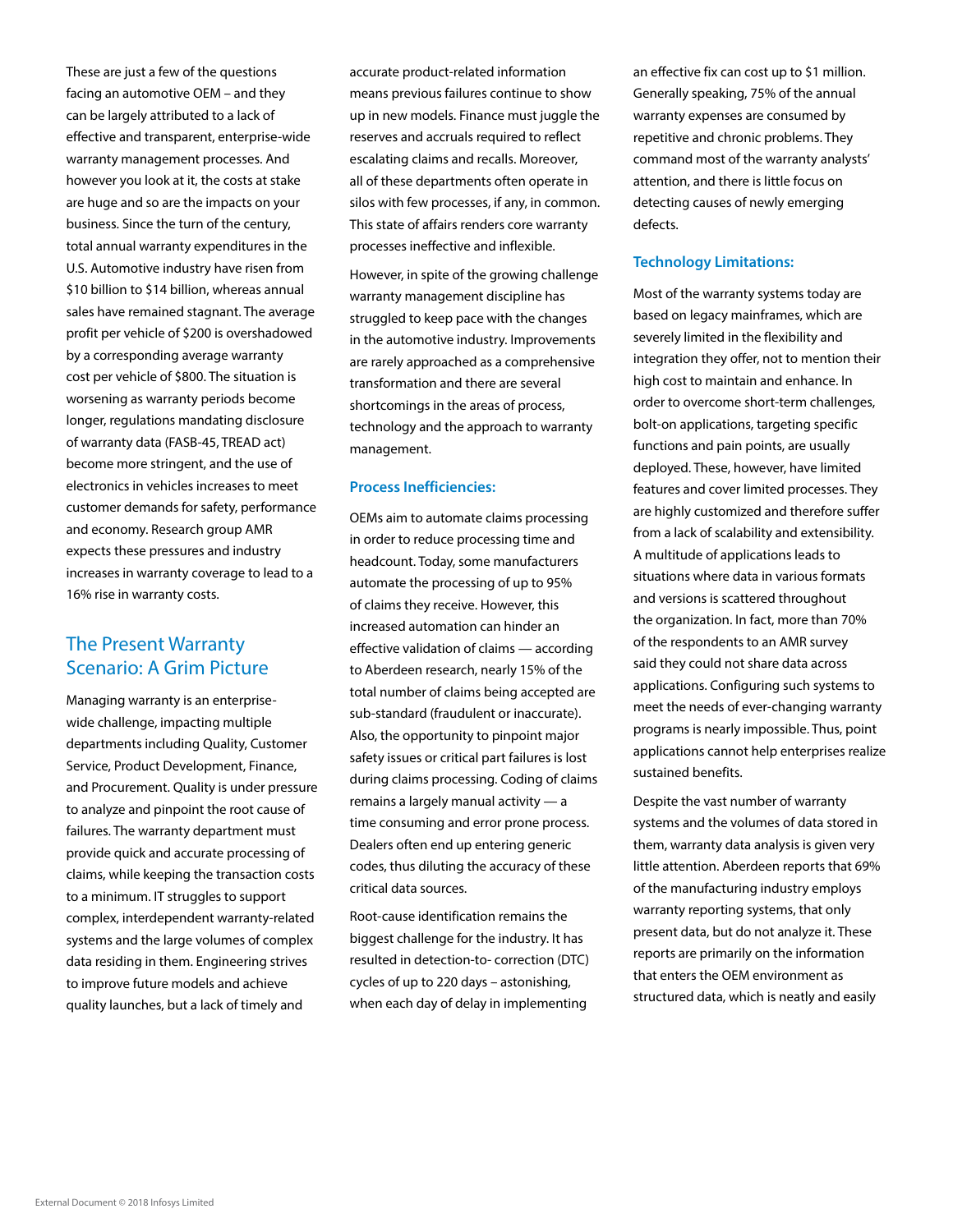tagged. Most commonly this includes information like part number, defect code and repair cost. The additional information embedded in the free-form text fields and other unstructured data remains largely unanalyzed. Thus, while the breadth of analysis is vast, the ability to drill down to the root cause is virtually absent.

#### **Compartmentalized Approach:**

A compartmentalized approach and a disjointed information flow leads to lack of visibility for Quality and Engineering. Feeding product failure information into the design process remains a key challenge. This prevents early diagnosis and creates an environment for repeated failures. Many chronic problems, which could otherwise be resolved much earlier with the right information, are not effectively dealt with. With product development cycles being compressed, the importance of information flow about these failures across the Engineering function cannot be overstressed.



Warranty issues directly affect not only the OEM organization, but also the entire value chain. The importance of suppliers in product design, development and manufacturing is well-recognized. Yet, access to warranty information systems for suppliers remains very low. Only 19% of suppliers learn of field warranty problems via an OEM's quality systems. This lack of

sharing of information between an OEM and its suppliers prevents a collaborative approach to solving problems. Accountability for the field failures is likewise compromised; 41% of companies polled by Aberdeen said that recovering warranty costs from liable suppliers was a significant challenge.

Simply stated, the current warranty systems are difficult to use, costly to maintain and sub-optimal in supporting a critical business process. A new approach is needed to effectively meet the current business needs and support the requirements for future growth.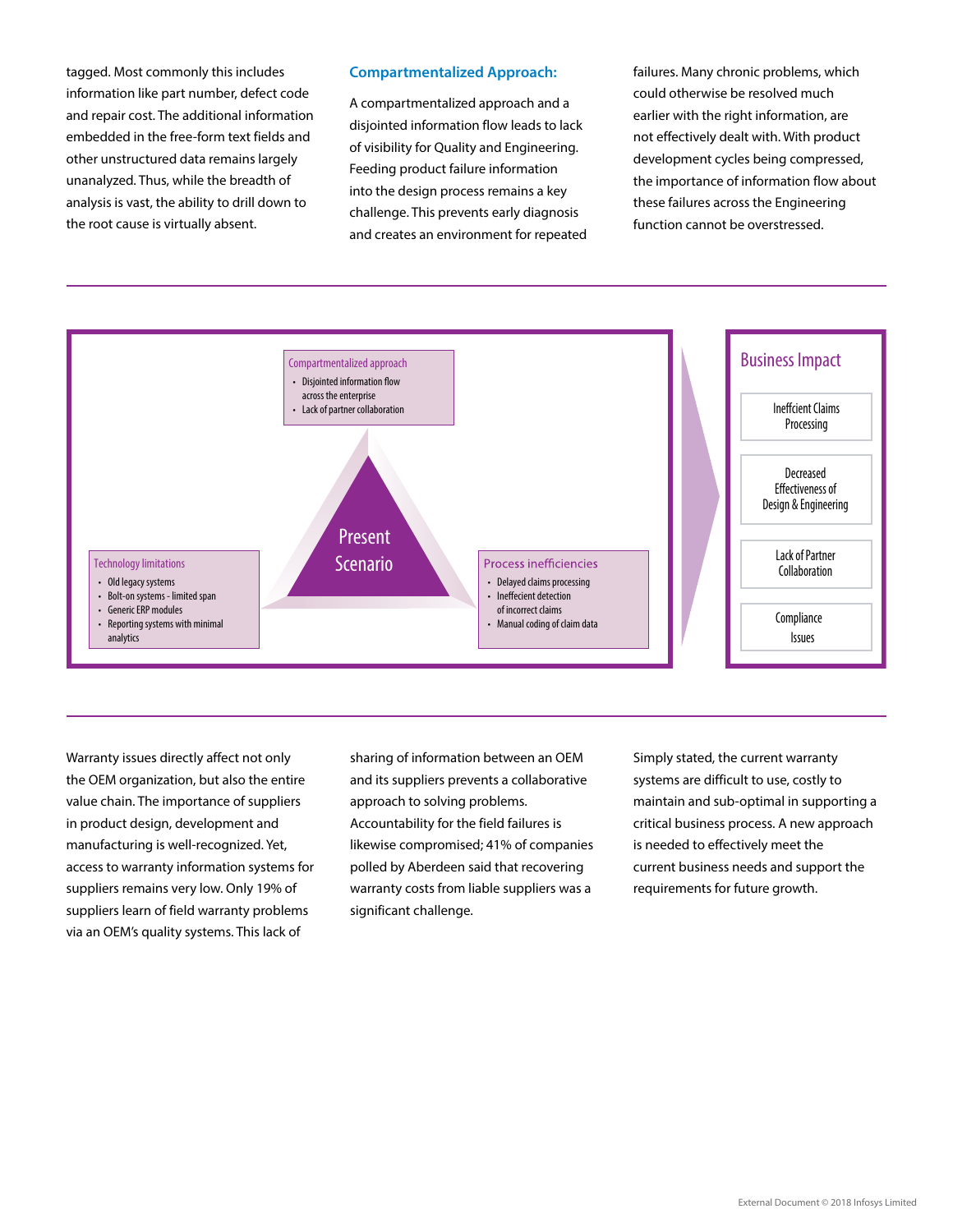## A Holistic Approach to Warranty Management

Clearly, the current warranty management approach – automation driven with outdated technology and tools – lacks collaboration across the value chain. It fails to leverage the power of the rich information contained in claims and field data and needs to be revamped. This new holistic approach, encompassing strategy, warranty operations and processes, should focus on:

- Bridging the critical gaps between Customer Service, Quality and Engineering departments in order to align the actions of those diagnosing the problem with those solving it.
- Ensuring OEM collaboration with upstream and downstream partners to enable the value chain to contribute to problem resolution and quality improvement initiatives.
- Leveraging technology to effectively utilize warranty and field data in securing deeper insights about quality, engineering and manufacturing processes.

## Comprehensive

- Addresses claims processing and analytics
- Strcuctured and unstructured data capture
- Tailored reports with drill-down capabilities

## A Holistic Approach

- Platform-based
- Incorporates Rules engines, Data-mining, text analytics and collaboration tools
- Connected across extended enterprise
- Easy access and Interfaces
- Real-time/Near real-time information

Connected

## Technology-Driven

- Identifying non-core activities and implementing a framework to manage their outsourcing; thus enhancing focus on core activities like quality control, root-cause analysis, design and engineering.
- Complementing technical capabilities with a knowledge base to enable faster diagnostics by technicians, and more effective root cause identification by the Quality department. A solution arising out of such an approach would utilize technology to be

comprehensive, connected, scientific and accurate enough to add real value to OEM operations

#### **Comprehensive**

The new approach to warranty management must be comprehensive in more ways than one. It must tap into the rich information contained on the warranty claim, as well as in field data. Thus, it must utilize the vast unstructured data – such as information embedded in freeform text fields provided by customers about the

symptom and by technicians about the diagnosis and repair. Similarly, information held by suppliers should be incorporated into the knowledge base; how, where and when a part was made, handled, shipped and fitted.

The information must be made available in reports tailored to the needs of different stakeholders in the warranty process with the provision to drill-down to granular details. The solution should also provide decision support for the users through intelligent forecasting.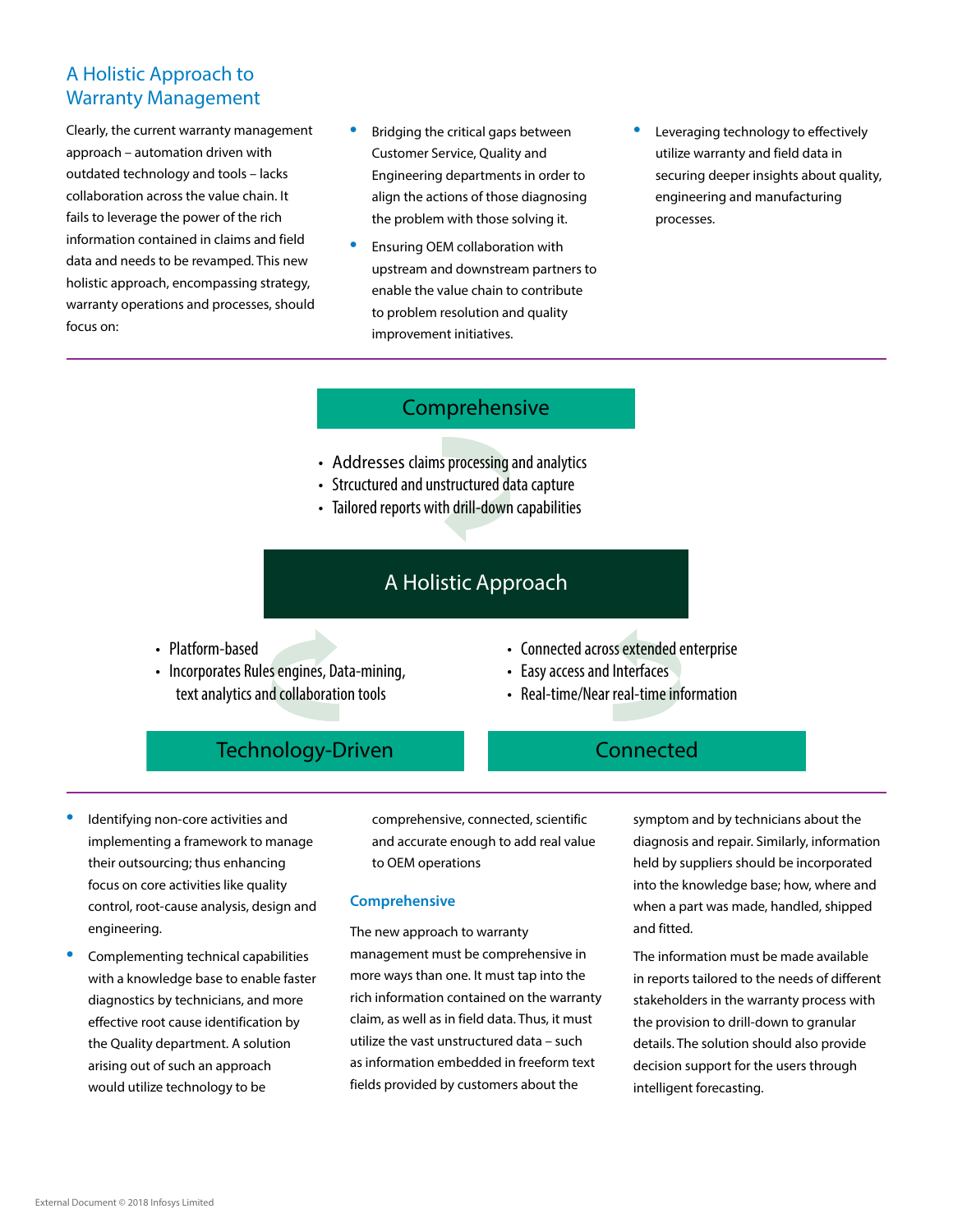#### **Connected**

At an organizational level, the approach should span various departments to provide a single view of the data. The solution should integrate not only different departments, but also upstream and downstream partners. Such a connected approach would aim to eliminate the situation where vital data is scattered across the organization. A single version of the truth would be available to different user groups and changes would be immediately reflected throughout the system, adding to the agility of the enterprise.

Such a seamless warranty process can be achieved by a balance between automation, manual claims processing and analytics. Such a blended approach can harness the rich information contained in warranty claims to provide not only increased control of warranty-related costs, but also an improvement in the engineering and manufacturing process, all at a considerably lower overall cost.

#### **Technology Driven**

The approach to warranty management should harness the power of technology to ensure effectiveness. The components of a solution derived from the above approach, should be based on an enterprisewide platform, which could be easily

extended to build specific components. Technologies like text analytics, ontologybased probabilistic analysis, business warehousing and data mining should be used to directly mine unstructured information and extract actionable data. Collaborative tools directly utilizing this base data would make it easier to achieve a single, connected value chain.

## A Holistic Warranty Management Solution

A holistic approach, as detailed above, can be achieved by striking a balance between automation, manual claims processing and analytics. We believe that the best way to achieve this balance is through the blended utilization of Enterprise Resource Planning (ERP), Business Process Outsourcing (BPO) and an Early Warning System (EWS) based on advanced analytics.

## Enterprise Resource Planning – A customized claims processing module to streamline processes and increase agility

Enterprises seeking greater connectivity have increasingly looked for modern ERP systems to provide the necessary technological platform that has the intrinsic benefits of collaboration,

integration and scalability.

A warranty module pre-configured to the requirements of the modern global automotive industry, built on top of the existing ERP system, addresses the shortcomings of pointsolutions in terms of flexibility and maintainability. At the same time, the module is connected, facilitating seamless data flow across the various enterprise functions.

The claims processing module, with a core consisting of a rules-based engine, can make it much easier to configure new rules and roll out new warranty programs. Advanced reporting facilities can be used to obtain insightful information through analytics, which can be fed back to the Engineering and Production functions, as well as be utilized for quality improvements. Other features like business warehousing, portals, etc. can be built on top of the ERP platform and can be leveraged to share data with partners and mine useful information.

Thus, the ERP component leverages the current ERP investment to streamline warranty processes by implementing best practices, and it provides a ready infrastructure to build partner-interfacing systems to improve collaborative innovation based on shared warranty data.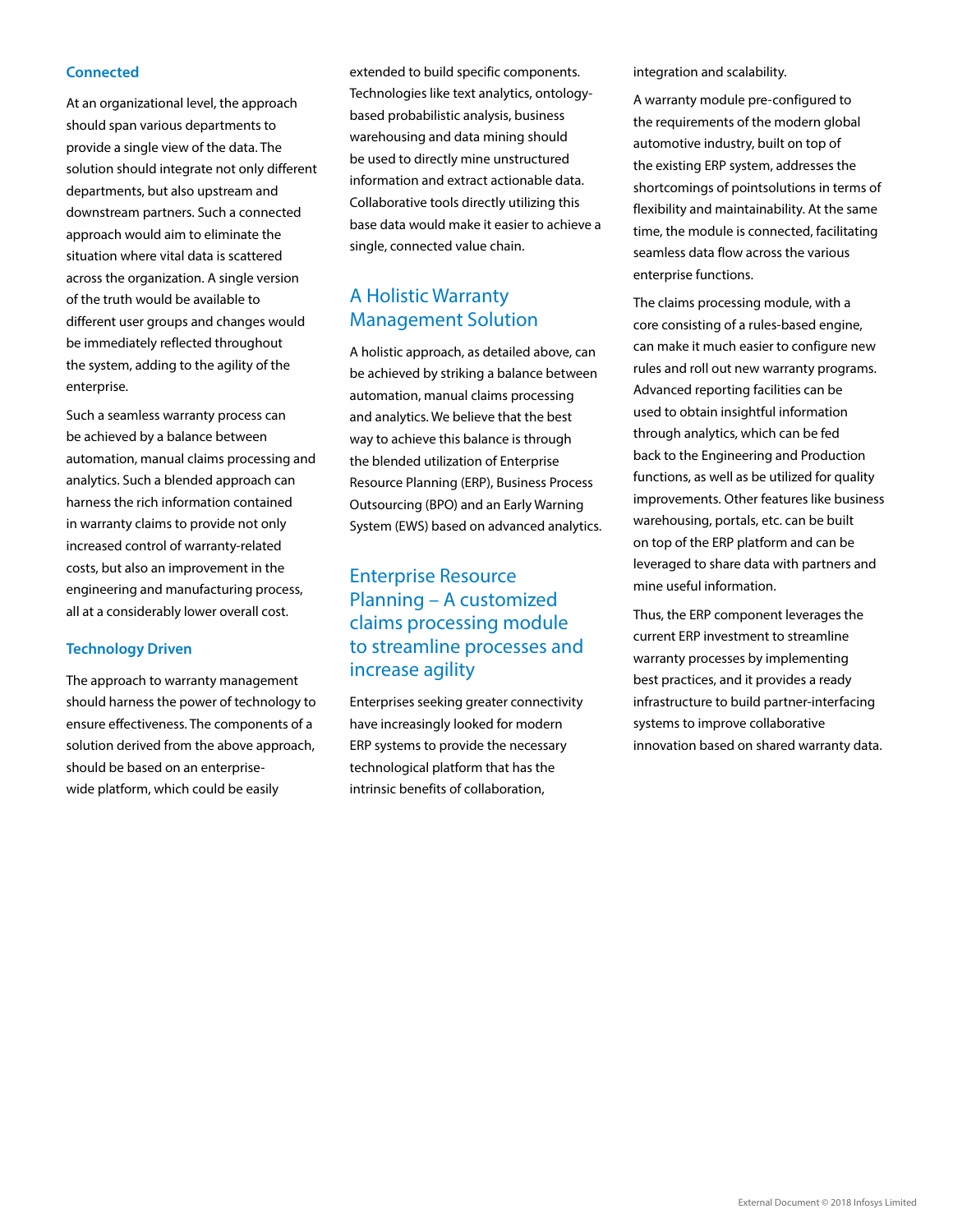## Business Process Outsourcing (BPO) – Valueadded outsourcing through manual claims processing

While claims processing automation significantly reduces costs, too much of it hampers flexibility, and increases risk. Certain classes of claims are better processed manually; for example, claims involving high-risk dealers, safety-related claims, and claims during the initial

launch of a new model. This helps to flag fraudulent or inaccurate claims, improve data quality for effective analytics, and identify critical exceptions for early diagnosis.

Certain repetitive processes – for example supplier chargeback, part-return follow-

ups, recall management – that are directly related to claims processing can be safely outsourced to get direct and immediate cost savings, leaving the manufacturer more time for valueadding activities like fault analysis and root-cause analysis.



## Early Warning Systems (EWS) – Analytics and intelligent forecasting

An Early Warning System provides the intelligence vital for achieving the maximum value out of warranty management systems. It is based on statistical analysis of claims data to provide initial pointers to failure patterns. Structured data analytics can be complemented by a sound text analytics engine – customized to the automotive industry – which extracts information embedded in freeform text.

A critical dimension of EWS is an inference engine. This engine draws pattern-based inferences from a knowledge repository of vehicle systems, manufacturing processes

and past failure trends, to highlight probable causes of failure and make intelligent, scientific forecasts of possible failures in the field. Such a Decision Support System can significantly enhance the efficacy and productivity of quality analysts and other automotive experts by allowing them to focus on more valueadded activities.

The synergies provided by the three components – BPO, ERP and EWS – in action can be more easily understood through a few examples:

#### **Claims Management:**

The combination of the above components adds value even in this transaction intensive activity:

- Consistency and completeness of claims data through data cleansing techniques employed in BPO.
- Standardization and best practices across brands and geographies.
- Wider process and workflow coverage for all types of warranty claims.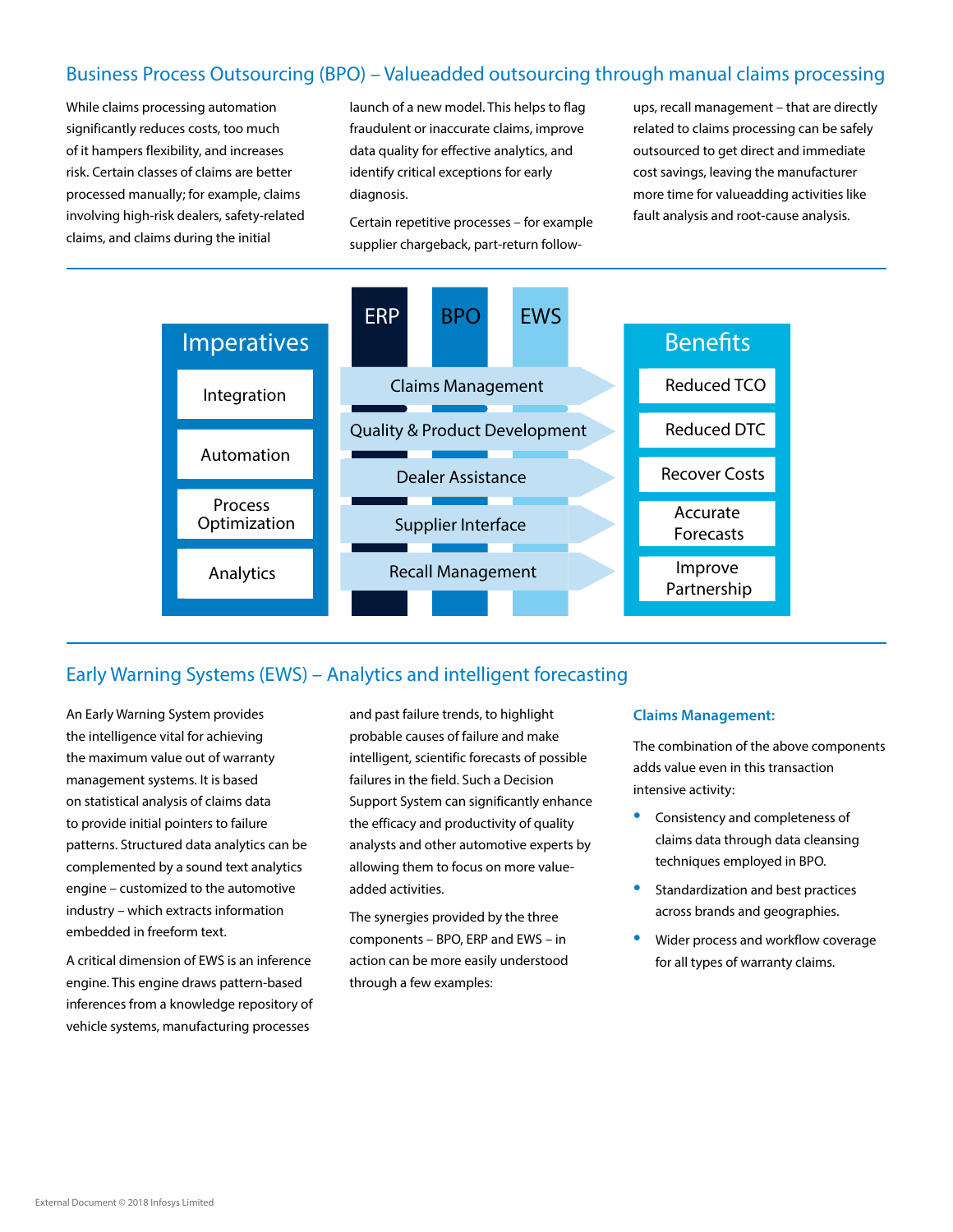#### **Quality and Product Development:**

The highest value proposition to any automotive enterprise.

- Monitoring the effectiveness of corrective action in the field ensured in EWS through text-analytics and structured-text mapping techniques.
- Assistance in Root-cause analysis through the use of text analytics. Mathematical, modelbased root-cause determination through EWS. ERP aids in reporting DTC cycle trends.
- Identification of valuable feedback on product failure trends and probable reasons through the EWS. ERP acts as the medium for providing the information to product development and design teams.
- Using data from the ERP platform, tools like Data Warehouse and Business Intelligence aid knowledge-based engineering.

#### **Supplier Interface:**

- Parts return efficiency through ERP via detailed track and trace techniques.
- Supplier chargeback effectiveness through data analytics and statistical techniques in the EWS; Chargeback management and information dissemination through ERP and portals using ERP data.
- BPO operations to follow up and monitor chargeback process and activities.

#### **Recall Management:**

- Recall forecasting in EWS based on high-end analytics and statistical hypothesis testing.
- Campaign management rollout through ERP in compliance with all regulations.

• Controlled recall notification through BPO to ensure traceability of recall operations.

## Benefits of a Holistic Approach to Warranty Management

A system like the one described above can provide tangible benefits to the enterprise:

- Potential to avoid up to 10% of the total warranty costs:
	- − Up to 30% reduction in the total manual claim processing cost
	- − Up to 35% reduction in the total cost of ownership of warranty IT systems
	- − Substantial cost savings due to quality insights from the EWS
- Streamlined warranty and claims management processes leading to better visibility of warranty information.
- Reduced Detection-to-Correction cycles and improved product quality.
- Increased efficiency of supplier chargeback and reduced warranty reserves.
- Efficient data exchange between dealers, OEMs and suppliers leading to collaborative resolution of warranty and quality problems and improved partner relationships.

Thus, tackling warranty management by adopting this approach lowers costs while improving product quality, customer satisfaction and brand perception in the marketplace.

## The Infosys Solution and Approach

Infosys understands the warranty management space; both in its breadth and depth. This understanding is being leveraged to develop a solution based on the approach described here with a view to optimize warranty management processes; integrating them with the rest of the organization to address the spectrum of challenges and operations in the warranty landscape. It is an integrated solution based on a philosophy of collaboration among the various stakeholders and the warranty improvement enablers: ERP, BPO and EWS.

The Infosys warranty management solution leverages several components of the SAP stack. The warranty ERP is a pre-configured, rules-based claims processing system for the automotive industry that leverages the SAP Warranty module. The EWS solution utilizes SAP Business Warehouse as well as other SAP tools and software. Thus, the solution builds upon the inherent strengths of SAP. Moreover; most OEMs already use SAP systems as their IT backbone, which enables easier integration of the Warranty module into their landscape and leverages their existing ERP investment.

Since the maturity and effectiveness of warranty processes and systems varies significantly across organizations, Infosys has designed a modular solution. A joint assessment of an OEM's present warranty management scenario would determine the phased implementation roadmap so that ROI is maximized, while the impact resulting from change is minimized. With its strong IT and warranty process management credentials and automotive domain experience, Infosys can partner with you on your transformational journey to reduce costs and enhance quality in the domain of warranty management.